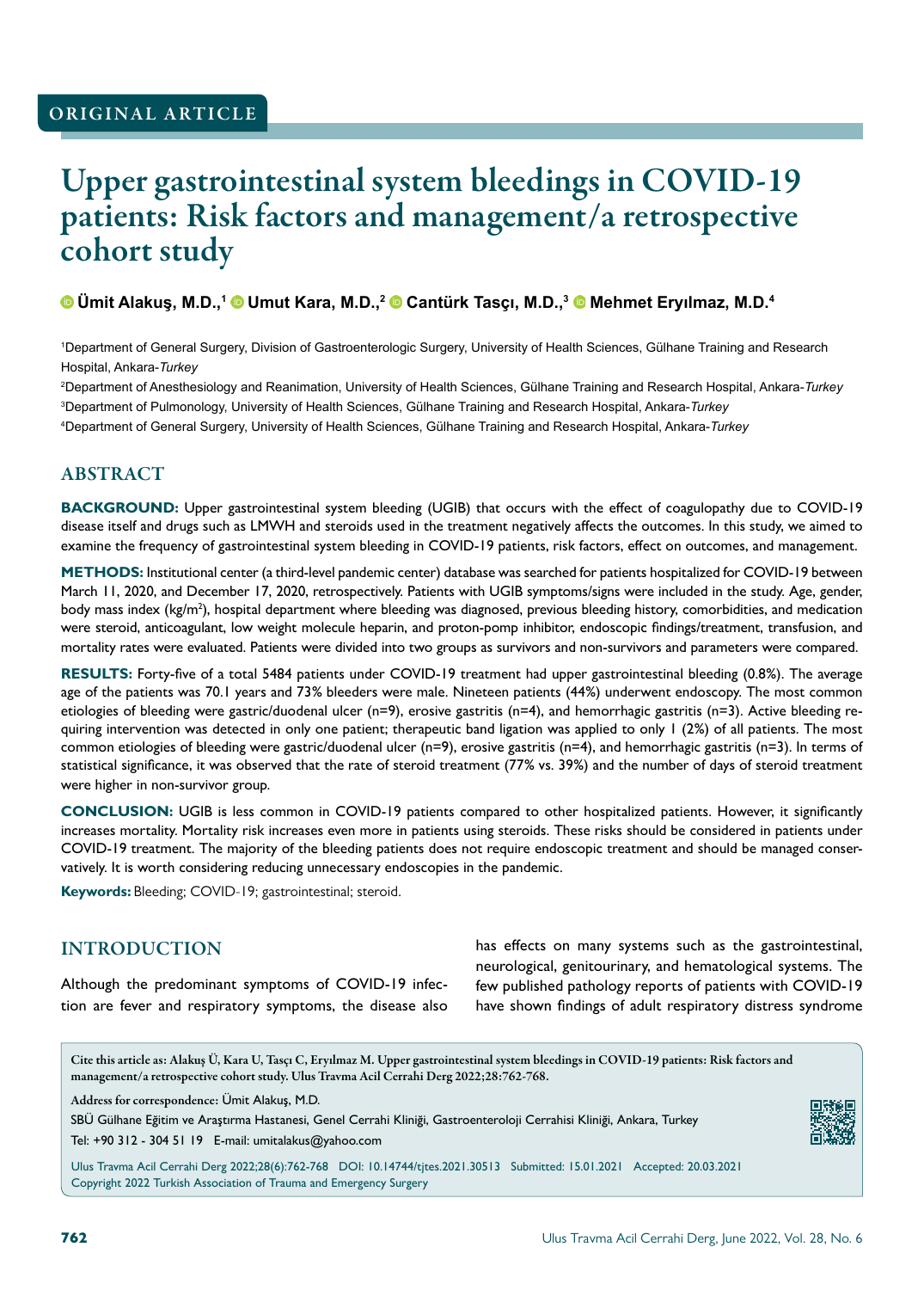(ARDS) and evidence of small vessel occlusion.<sup>[1,2]</sup> Wang et al.<sup>[3]</sup> reported that of a total of 16.67% mostly critically ill patients with a high risk for thrombotic events, 17.3% were diagnosed with deep vein thrombosis. Patients with COVID-19 pneumonia also have a high risk of pulmonary embolism (PE) in small branches of the pulmonary arteries and arterial thrombosis.<sup>[4,5]</sup> As thrombotic events have been shown in many studies, low-molecular-weight heparin (LMWH) prophylaxis and its early initiation have been recommended and accepted.<sup>[6]</sup> The recommended dose of LMWH is still controversial, but it has now become standard in COVID-19 treatment, although during the treatment process, various life-threatening bleeding events have also been observed. The majority of bleeding in COVID-19 patients is seen in the gastrointestinal system. In addition, studies have been published showing that glucocorticoid use contributes positively to treatment, especially in severely ill patients, by preventing a cytokine storm and providing immune modulation. $[7-9]$  In line with these studies, glucocorticoids have begun to be widely used in COVID-19 patients. However, there is a known wide spectrum of adverse events related to glucocorticoid use and they may cause upper gastrointestinal system bleeding (UGIB).[10]

UGIB occurring with the effect of coagulopathy due to COVID-19 itself and the drugs such as LMWH and steroids used in the treatment, can have a negative effect on the outcomes. The aim of this study was to examine the frequency of gastrointestinal system bleeding in COVID-19 patients, the risk factors, effects on outcomes, and management.

### MATERIALS AND METHODS

#### Study Design, Setting, and Population

This observational, retrospective, cohort study was conducted in a tertiary level training and research hospital, also designated as a tertiary level pandemic center. Approval for the study was granted by the Ministry of Health of Turkey (December 15, 2020/13\_18\_18) and the Institutional Review Board (2020/Number). Verbal and written consent for the use of the data was routinely obtained from all patients at the time of hospital admission.

A retrospective scan was made of the institutional database for patients hospitalized because of COVID-19 infection during the 9-month period from the date of the first COVID-19 case in Turkey on March 11, 2020, to December 17, 2020. Patients with bleeding symptoms who had UGIB were identified and included in the study.

The study was carried out in accordance with the Code of Ethics of the World Medical Association (Declaration of Helsinki) and followed the guidelines of the strengthening the reporting of observational studies in epidemiology report.

#### Data Collection

The clinical data recorded included age, gender, height, weight, BMI ( $kg/m<sup>2</sup>$ ), hospital department where bleeding was diagnosed (hospitalization with bleeding, ward, and intensive care unit), history of previous UGIB, accompanying comorbidities (hypertension, diabetes mellitus, coronary artery disease, respiratory diseases, oncological diseases, neurological diseases, kidney diseases, gastrointestinal system diseases, and endocrine diseases), and antiplatelet therapy.

COVID-19 severity classification (no pneumonia, mild-moderate pneumonia, and severe pneumonia) and respiratory support classification (non-nasal cannula, non-breather face mask, HFNO (high-frequency nasal oxygen), and invasive mechanical ventilation) were recorded. The disease severity classification was made according to the Ministry of Health of the Republic of Turkey COVID-19 guidelines.<sup>[11]</sup>

The laboratory values recorded at baseline and as the lowest and highest values during hospitalization included hemoglobin, hematocrit, platelet count, prothrombin time, INR, partial thromboplastin time, D-Dimer, and fibrinogen values. The lowest values were recorded for hemoglobin, hematocrit, platelet count, and the highest values for other laboratory values.

UGIB findings were classified as absent, hematemesis, melena, or hematemesis plus melena. The esophagogastroduodenoscopy (EGD) characteristics of those who did not undergo EGD, those who underwent EGD but were not diagnosed (no specific bleeding focus was seen, there were signs of previous bleeding), and those who underwent EGD and were diagnosed (inactive bleeding focus was observed) were classified as patients who underwent endoscopic therapeutic procedures.

The patients were separated into two groups as survivors and non-survivors. In each group, the patients using LMWH, steroids, and proton-pump inhibitor and the number of days the drugs were used were determined. Patients using PPI were classified as 40 mg/day and 80 mg/day. The amounts of erythrocyte suspension (ES) and fresh frozen plasma (FFP) used as blood components were recorded as units. The two groups of survivors and non-survivors were also classified as patients with and without EGD. The length of stay in hospital was recorded in days and admission to the intensive care unit.

#### Statistical Analysis

The conformity of continuous variables to normal distribution was tested with the Shapiro–Wilk test. Continuous variables with normal distribution were presented as mean± standard deviation (SD), and continuous variables not conforming to normal distribution were presented as median (interquartile range 25–75) values. Categorical variables were presented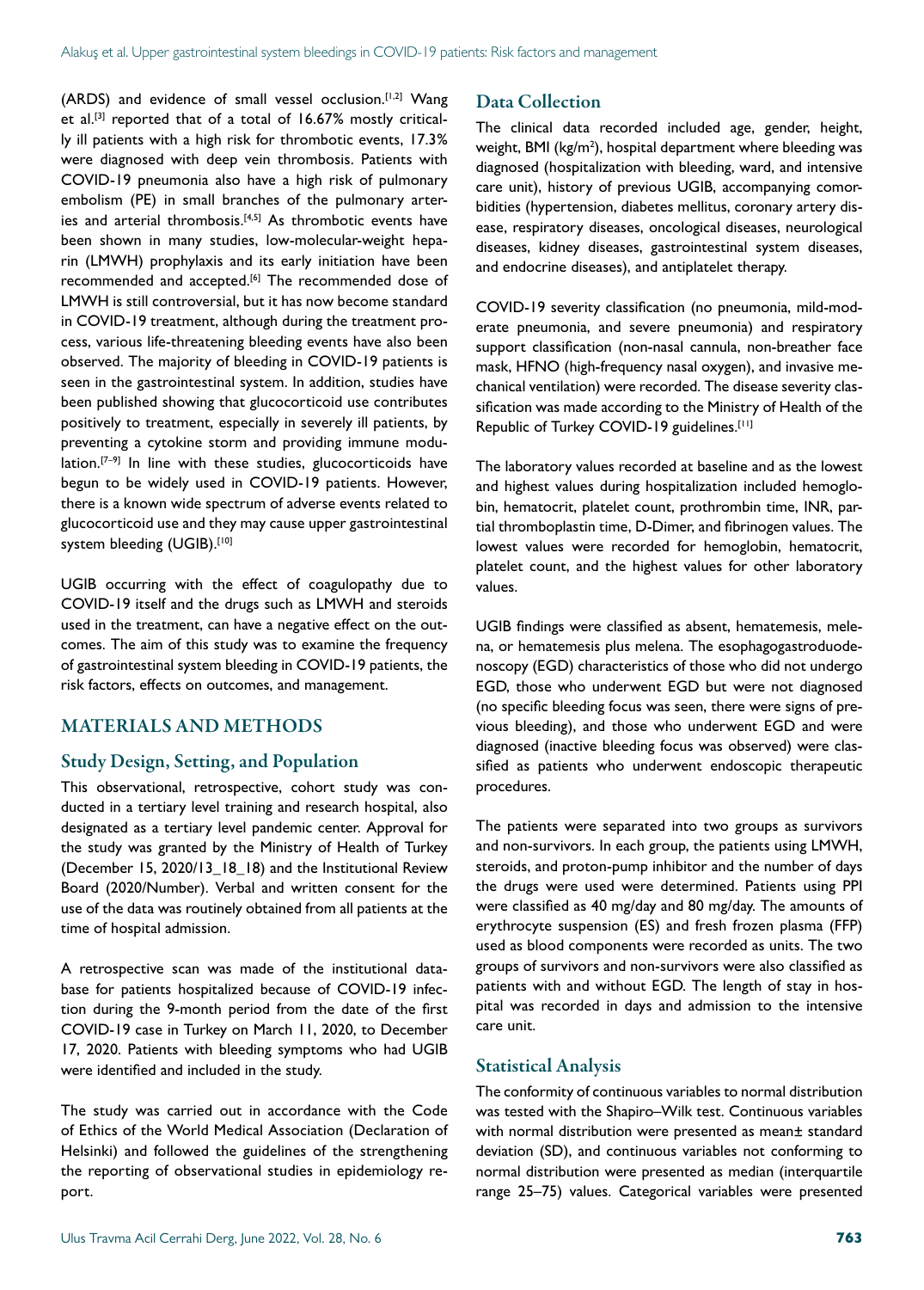as number (n) and percentage (%). Laboratory data were compared using the paired samples T-test and the Wilcoxon signed-ranks test. The Mann–Whitney U-test was used for comparison of continuous variables between paired groups, and the Fisher's exact test or Pearson Chi-square tests were used for intergroup comparisons of discrete variables. P<0.05 was considered statistically significant.

#### **RESULTS**

A total of 5484 patients were hospitalized because of COVID-19 within the specified study period. Of these, 45 (0.8%) patients were identified with UGIB and the clinical data of these 45 patients were evaluated. The patients comprised 73% of males and 27% of females with a mean age of 70.1 years and mean BMI of 25.4 (overweight) (Table 1). Examination for UGIB was seen to be in clinics in the majority of patients (53%, n=24), and 8 (17%) patients were admitted to the emergency department with the complaint of UGIB. A history of UGIB was determined in 3 (7%) patients and 39 (87%) had at least one comorbidity. The three most common comorbidities were hypertension (n=16, 36%), diabetes mellitus (n=13, 29%), and coronary artery disease (n=12, 27%). No gastrointestinal system disease other than a history of bleeding was determined inn 7 patients (16%). Long-term antiplatelet therapy was determined in 10 (22%) of the patients with upper GIS bleeding (Table 1).

Patients were classified according to the severity of COVID-19. The most common status was mild and moderate pneumonia in 21 (47%) patients and 4 (9%) had no pneumonia. In the respiratory support classification, 10 patients (22%) were followed up in room air without any support, the most frequent support was oxygen administration with nasal cannula (n=16, 36%) and invasive mechanical ventilation was applied to 18% of the patients (n=8).

Comparisons were made of the basal laboratory values measured at the time of hospital admission and the most abnormal values during hospitalization. A statistically significant decrease was observed in the comparisons of hemoglobin (11.2 vs. 7.2 mg/dl; p<0.001), hematocrit (33.8–22.1%, p<0.001), and platelet counts (192–88  $\times$  103/mm<sup>3</sup>, p<0.001). Of the other laboratory parameters, only the increase in fibrinogen values (479–482) was found to be significant (Table 2).

The most common upper GIS bleeding finding in patients was melena (n=29, 65%), and no bleeding finding was observed in 8 patients (18%). EGD was not performed in 56% of the patients (n=25). Of the 19 patients (44%) who underwent EGD, 16 were diagnosed by EGD, and three patients were not diagnosed by EGD. Therapeutic band ligation was applied to only 1 (2%) of all the patients (Table 3).

Patients with upper GIS bleeding were separated into two groups as survivors (n=28, 62%) and non-survivors (n=17, **Table 1.** Patient demographics (n=45)

|                                                     | Total $(n=45)$ |
|-----------------------------------------------------|----------------|
|                                                     | n (%)          |
| Age (years) <sup>a</sup>                            | 70.1 (14.8)    |
| Gender, male                                        | 33 (73)        |
| Height (cm)a                                        | 167.2 (6.5)    |
| Weight (kg) <sup>a</sup>                            | 71.0(7.4)      |
| Body mass index $(kg/m2)a$                          | 25.4(2.8)      |
| Department where bleeding was diagnosed             |                |
| Hospitalization with bleeding                       | 8(18)          |
| Ward                                                | 24 (53)        |
| Intensive care unit                                 | 13(29)         |
| History of previous gastrointestinal bleeding       | 3(7)           |
| At least one comorbidity                            | 39 (87)        |
| Comorbidity                                         |                |
| Hypertension                                        | 16 (36)        |
| Diabetes mellitus                                   | 13 (29)        |
| Coronary artery disease                             | 12(27)         |
| Respiratory disease                                 | 9(20)          |
| Oncological disease                                 | 7 (16)         |
| Neurological disease                                | 8(18)          |
| Kidney disease                                      | 7(16)          |
| Gastrointestinal system diseases                    | 7 (16)         |
| Endocrin disease                                    | 4 (9)          |
| Antiplatelet therapy                                | 10(22)         |
| COVID-19 disease classification                     |                |
| Uncomplicated patient (no pneumonia)                | 4(9)           |
| Mild to moderate pneumonia (SpO <sub>2</sub> > 90)  | 21(47)         |
| Severe pneumonia (SpO <sub>2</sub> ≤90)             | 29 (42)        |
| COVID-19 disease respiratory support classification |                |
| Non                                                 | 10(22)         |
| Nasal cannula                                       | 16(36)         |
| Nonbreathing mask                                   | 7(16)          |
| High frequency nasal oxygen                         | 4(9)           |
| Invasive mechanical ventilation                     | 8(18)          |

<sup>a</sup>Mean (Standard deviation).

38%). The rate of steroid use (77–39%) and the number of days of steroid use were statistically significantly higher in the non-survivor group. There was no statistically significant difference between the two groups in the number of patients using LMWH and the number of days using LMWH. When the amounts of ES and FFP used as blood components were compared between the two groups, there was no difference in terms of ES amounts, and FFP amounts were found to be significantly higher in the non-survivor group (p<0.001). The rate of patients hospitalized in the intensive care unit was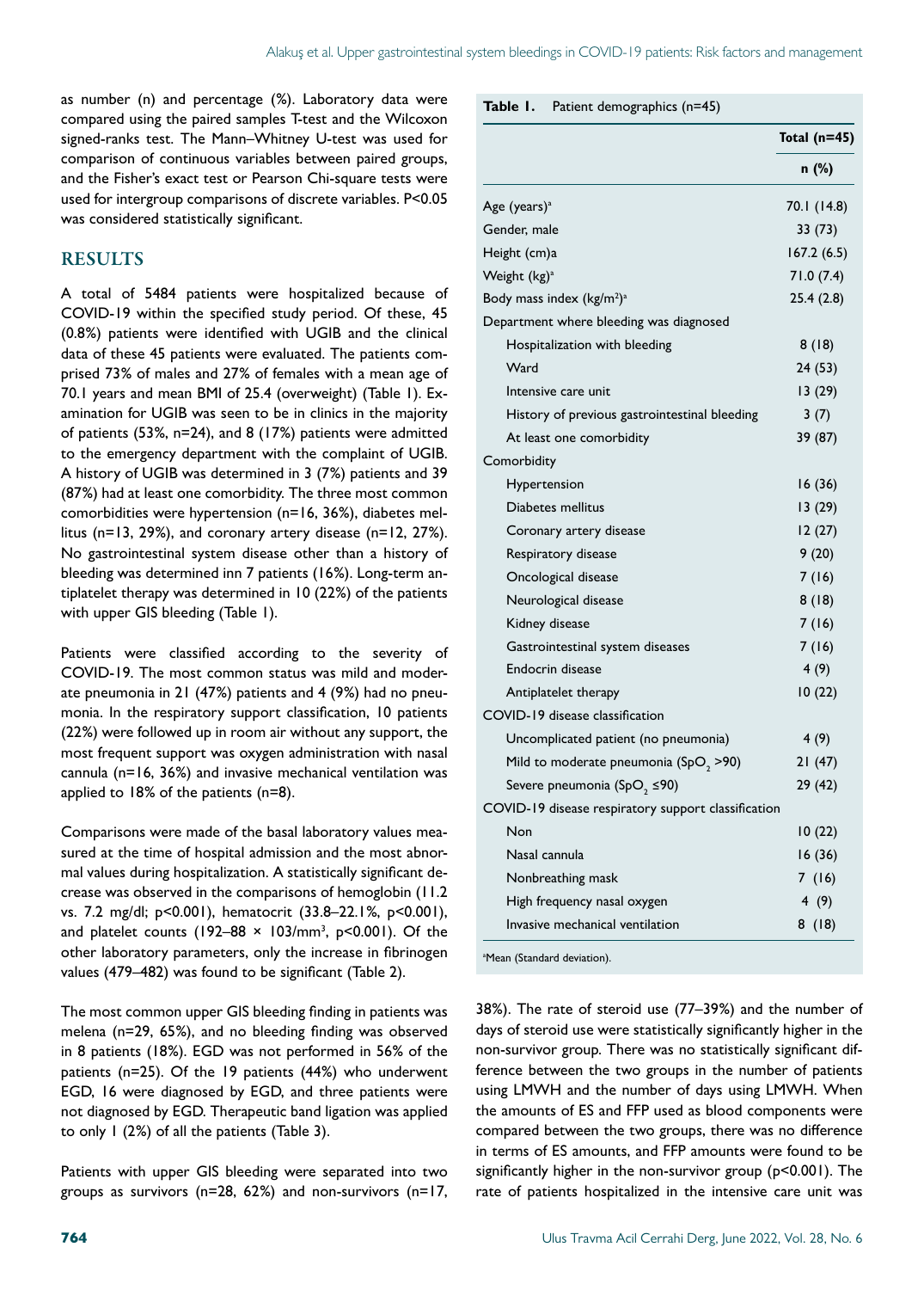|                                | <b>Basal values</b>                              | <b>Abnormal values</b> | p-value              |  |
|--------------------------------|--------------------------------------------------|------------------------|----------------------|--|
|                                | Median (IQR 25 <sup>th</sup> -75 <sup>th</sup> ) | Median (IQR 25th-75th) |                      |  |
| Hemoglobin (g/dL) <sup>a</sup> | 11.2(2.7)                                        | 7.2(1.8)               | $< 0.001$ °          |  |
| Hematocrit $(\%)^a$            | 33.8(7.7)                                        | 22.1(5.3)              | < 0.001              |  |
| Platelet $(x10^3/\text{mm}^3)$ | $192(127 - 273)$                                 | 88 (50-158)            | < 0.001 <sup>d</sup> |  |
| Protomobin Time (s.)           | $13.3(12.3 - 14.8)$                              | $15.2(12.4 - 20.3)$    | 0.069 <sup>d</sup>   |  |
| International normalized ratio | $1.16(1.05 - 1.28)$                              | $1.3(1.04 - 1.72)$     | 0.102 <sup>d</sup>   |  |
| Parsiyel tromb. time (s.)      | $27.9(24.2 - 32.1)$                              | $28.8(23.1 - 36.7)$    | 0.829d               |  |
| D-dimer (ng/mL)                | $1.8(0.5-3.3)$                                   | $2.3(0.8-8.3)$         | 0.809d               |  |
| Fibrinogen (mg/dL)             | 479 (420 - 665)                                  | 482 (253-620)          | 0.004 <sup>d</sup>   |  |

 $^{\circ}$ Mean (Standard deviation); 'Paired samples T test; 'Wilcoxon Signed Ranks tests. s.: Seconds.

|                                  | Total $(n=45)$ |
|----------------------------------|----------------|
|                                  | $n$ (%)        |
| Upper GIB findings               |                |
| Absent                           | 8(18)          |
| <b>Hematemesis</b>               | 6(13)          |
| Melena                           | 29(65)         |
| Hematemesis plus Melena          | 2(4)           |
| Endoscopy characteristics        |                |
| Don't have an endoscopy          | 25(56)         |
| Nondiagnostic endoscopic finding | 6(13)          |
| Diagnostic endoscopic finding    | 13 (29)        |
| Therapeutic procedure            | (2)            |

88% in the non-survivor group and 21% in the survivor group (Table 4).

#### DISCUSSION

The COVID-19 pandemic has resulted in more than 1.8 million deaths worldwide to date.<sup>[12]</sup> Although the leading causes of mortality are respiratory disorders and thromboembolic pathologies, other superimposed on pathologies such as UGIB may also increase mortality and morbidity. COVID-19 itself and the anticoagulant and glucocorticoid treatment may induce the bleeding.[13]

The reported prevalence of GI bleeding in critically ill patients is variable and has been reported to range from 1.5% to 5.5%.[14] Investigating UGIB during COVID-19, González González et al.<sup>[15]</sup> identified 83 UGIB in 74,814 (1.11%) COVID-19 patients who underwent EGD. This incidence

Ulus Travma Acil Cerrahi Derg, June 2022, Vol. 28, No. 6 765

was lower compared with non-COVID-19 patients (1.78%) but the study only included patients who were applied with EGD. Trindade et al.<sup>[16]</sup> reported 3% incidence of UGIB in hospitalized COVID-19 patients, and Mauro et al.<sup>[17]</sup> found the incidence of UGIB in COVID-19 patients to be 0.47%. In the present study, the incidence of UGIB was 0.8% in COVID-19 inpatients, and all patients with symptoms were included even if EGD was not performed. This lower incidence may be related to hypercoagulopathy caused by COVID-19. However, in the present study, 17% of the patients had complaints of UGIB on first admission to hospital. Erdinc and Raina reported the case of a patient with spontaneous retroperitoneal hematoma coinciding with massive acute deep vein thrombosis as initial presentation of COVID-19.[18] This dilemma suggests that the coagulopathy in COVID-19 is not only in the direction of hypercoagulopathy.<sup>[12]</sup> The incidence in the present study was lower than the rates reported by González González et al. and Trindade et al., and this may have been attributable to the routine use of proton-pump inhibitors.

Trindade et al.<sup>[16]</sup> stated that the use of anticoagulation, steroid, or antiplatelet agents was not a risk factor for GI bleeding in their cohort of hospitalized COVID-19 patients, and no relationship was determined with comorbidities, but the mortality rate of patients with GI bleeding during the hospitalization was higher. González González et al.<sup>[15]</sup> also found a higher mortality rate in COVID-19 patients with UGB compared to non-COVID patients with UGB, but not compared to other COVID-19 patients. In the present study, 87% of patients had at least one comorbidity, and 78% of patients had no history of daily antiplatelet drug usage. The rate of use of LMWH as anticoagulant was 84% and steroids 53%. The use of steroids and duration of use were seen to be associated with higher mortality rates in the COVID-19 patients with UGIB (p<0.05). Patients treated in ICU had also higher mortality rates. However, these were not independent variables. Although the demographic characteristics and disease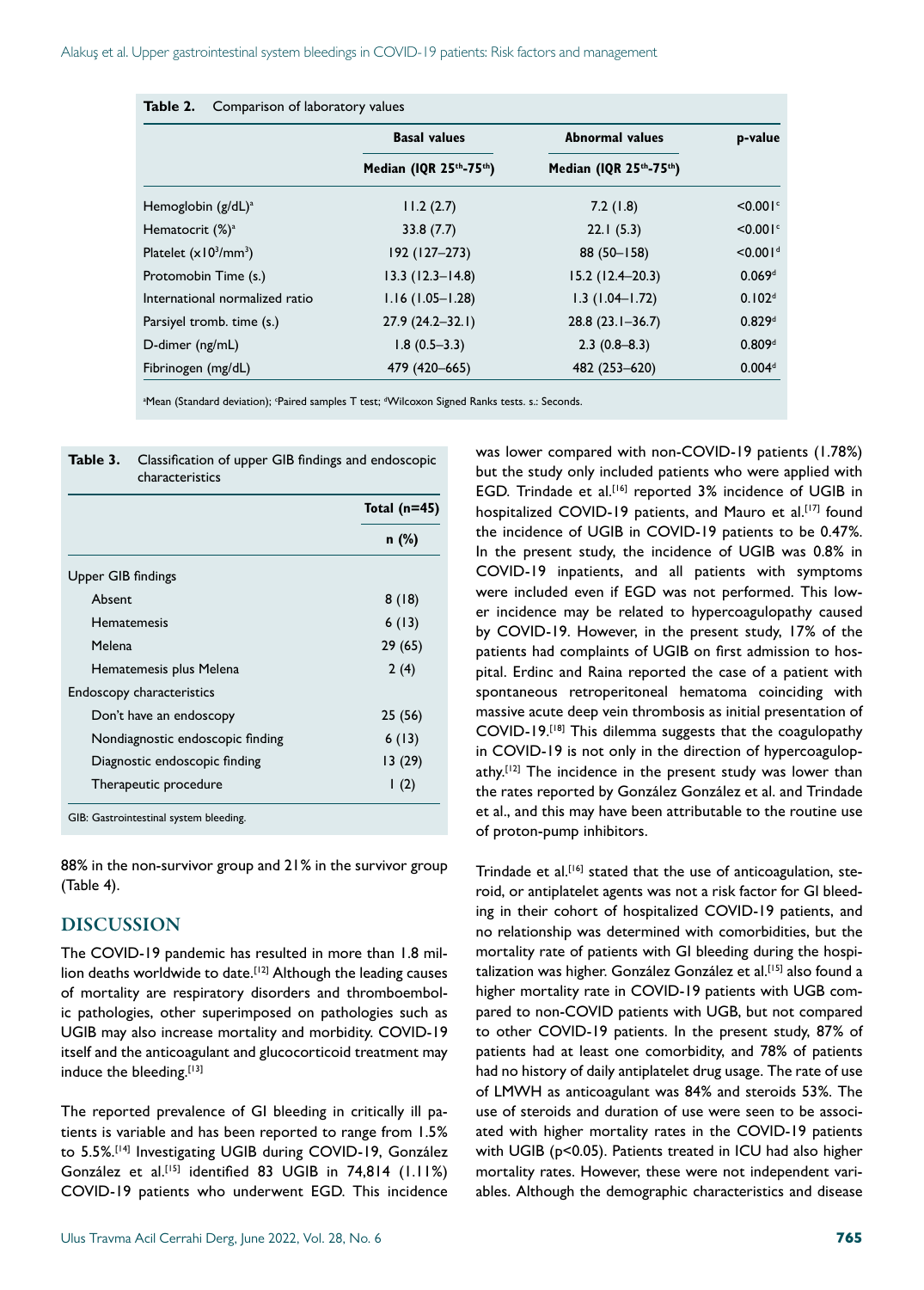|                                         | Survivor n=28 | Nonsurvivor (n=17) | p-value              |  |
|-----------------------------------------|---------------|--------------------|----------------------|--|
|                                         | n (%)         | n (%)              |                      |  |
| Patients on LMWH                        | 22(79)        | 16(94)             | 0.227 <sup>b</sup>   |  |
| Patients on steroid                     | 11(39)        | 13(77)             | 0.015 <sup>b</sup>   |  |
| Patients on PPI                         |               |                    |                      |  |
| 40 mg/day                               | 15(53)        | 7(41)              | 0.490 <sup>b</sup>   |  |
| 80 mg/day                               | 13(47)        | 10(59)             |                      |  |
| Days used LMWH <sup>a</sup>             | $3(1-15)$     | $7(6-15)$          | 0.118c               |  |
| Days used steroid <sup>a</sup>          | $0(0-5)$      | $2(1-9)$           | 0.044c               |  |
| Days used PPI <sup>a</sup>              | $4(1.5-14.5)$ | $7(4-12)$          | 0.095c               |  |
| Erythrocyte suspension $(U)^a$          | $2(0-4)$      | $3(2-5)$           | 0.06 <sup>c</sup>    |  |
| Fresh frozen plasma $(U)^a$             | $0(0-0.5)$    | $2(0-3)$           | 0.001c               |  |
| Patients with endoscopy                 | 15(54)        | 5(29)              | 0.114 <sup>b</sup>   |  |
| Length of stay at hospital <sup>a</sup> | $9.5(5-21)$   | $18(10-22)$        | 0.083c               |  |
| Patients in intensive care unit         | 6(21)         | 15(88)             | < 0.001 <sup>b</sup> |  |

|  | <b>Table 4.</b> Comparison of clinical data of survivors and nonsurvivors |  |  |  |  |  |  |
|--|---------------------------------------------------------------------------|--|--|--|--|--|--|
|--|---------------------------------------------------------------------------|--|--|--|--|--|--|

ªMedian (IQR 25<sup>th</sup>-75<sup>th</sup>); <sup>b</sup>x<sup>2</sup> tests; 'Mann-Whitney U test. LMWH: Low-molecular-weight heparin; PPI: Proton pomp inhibitor.

levels were similar, it is known that high-dose steroids are administered to patients with a worse clinical condition and to patients with excessive pulmonary involvement and progression.<sup>[19]</sup> This naturally explains the difference in steroid usage and length of usage in patients with mortality. Similarly, it was not surprising that mortality developed in patients under intensive care. In patients with bleeding, the addition of transfusion-related pulmonary disorders<sup>[20]</sup> added to already existing pulmonary disorders due to COVID-19 pneumonia can be thought to increase mortality in patients. It is difficult to clinically and radiologically differentiate transfusion-related acute lung injury in patients with severe COVID-19 pneumonia and pre-existing ARDS.

Mauro et al.<sup>[17]</sup> reported 18 EGD of 23 patients in their study, and the most common macroscopic pathologies were peptic ulcer, erosive gastritis, and hemorrhagic gastritis, respectively. Only six patients had endoscopic treatment (33%). Martin et al.<sup>[21]</sup> performed EGD to half of the patients with UGIB, and the most common pathology was gastric/duodenal ulcer. Endoscopic treatment was applied to 40% of the patients who underwent EGD. Trindade et al.<sup>[16]</sup> reported that 20 of 314 (6%) patients with gastrointestinal bleeding underwent EGD, of which 85% (17/20) were upper endoscopies. The most common etiology for bleeding found on EGD was gastroduodenal ulceration. In the present study, EGD was applied to 42% (19/45) of the patients, and the most common etiologies of bleeding were gastric/duodenal ulcer (n=9), erosive gastritis (n=4), and hemorrhagic gastritis (n=3), similar to the other studies. None of the patients were actively bleeding except one with esophageal variceal bleeding and band ligation was applied in that case.

Most of the patients with bleeding do not seem to require endoscopic treatment, and it should be considered that unnecessary endoscopies should not be applied to pandemic patients to protect health care workers from contamination. In patients with bleeding, the addition of transfusion-related pulmonary disorders<sup>[20]</sup> added to pre-existing pulmonary disorders due to COVID-19 pneumonia can be thought to increase mortality in patients. The most important limitation of this study was the absence of a control group. The retrospective nature of the study was also an important limitation. Further prospective controlled studies will shed light on better analysis of the results.

#### Conclusion

UGIB is less common in COVID-19 patients compared to other hospitalized patients. It can be suggested that most cases of UGIB in COVID-19 patients do not require endoscopic treatment and may be treated conservatively. It is worth considering reducing unnecessary endoscopies in pandemic patients to protect health care workers from contamination. Although patients do not primarily die of bleeding, it should be kept in mind that mortality increases in COVID-19 patients if UGIB develops. Nevertheless, there is a need for prospective controlled studies of COVID-19 patients with UGIB as the complex mechanisms remain unknown.

**Ethics Committee Approval:** This study was approved by the Gülhane Scientific Research Ethics Committee (Date: 14.01.2021, Decision No:2021-01).

**Peer-review:** Internally peer-reviewed.

**Authorship Contributions:** Concept: Ü.A., U.K., C.T., De-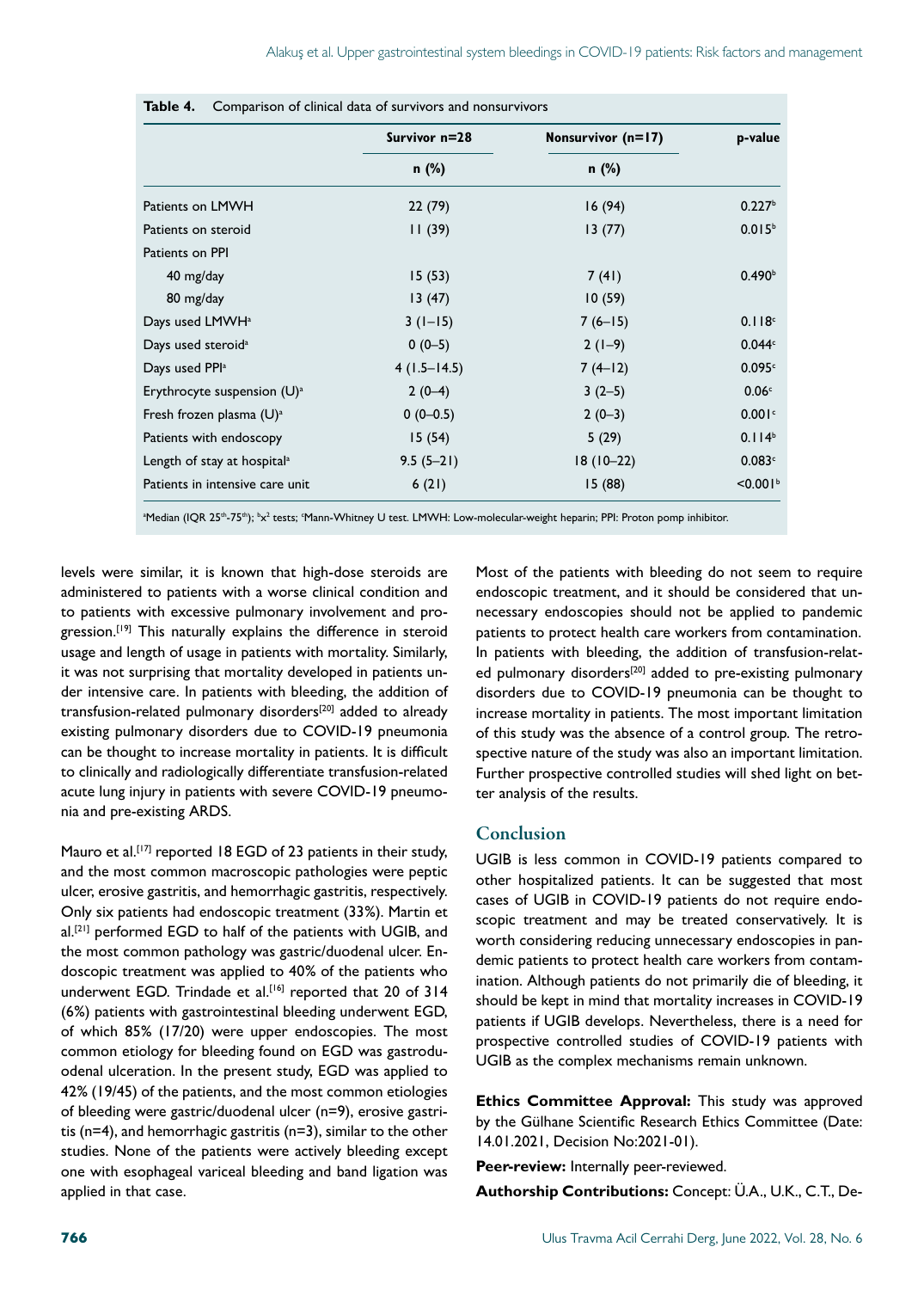sign: Ü.A., U.K., C.T., Supervision: Ü.A., U.K., C.T., Resource: Ü.A., U.K., C.T., Data: Ü.A., U.K., C.T., Analysis: Ü.A., U.K., C.T., Literature search: Ü.A., U.K., C.T., Writing: Ü.A., U.K., C.T., Critical revision: Ü.A., U.K., C.T.

#### **Conflict of Interest:** None declared.

**Financial Disclosure:** The authors declared that this study has received no financial support.

#### REFERENCES

- 1. Tian S, Hu W, Niu L, Liu H, Xu H, Xiao SY. Pulmonary pathology of early-phase 2019 novel coronavirus (COVID-19) pneumonia in two patients with lung cancer. J Thorac Oncol 2020;15:700-4. [CrossRef]
- 2. Xu Z, Shi L, Wang Y, Zhang J, Huang L, Zhang C, et al. Pathological findings of COVID-19 associated with acute respiratory distress syndrome. Lancet Respir Med 2020;8:420-2. [CrossRef]
- 3. Wang L, Zhao L, Li F, Liu J, Zhang L, Li Q, et al. Risk assessment of venous thromboembolism and bleeding in COVID-19 patients. Clin Respir J 2022;16:182-9. [CrossRef]
- 4. Poissy J, Goutay J, Caplan M, Parmentier E, Duburcq T, Lassalle F, et al; Lille ICU Haemostasis COVID-19 Group. Pulmonary embolism in patients with COVID-19: Awareness of an increased prevalence. Circulation 2020;142:184–6[. \[CrossRef \]](https://doi.org/10.1161/CIRCULATIONAHA.120.047430)
- 5. Zhang Y, Xiao M, Zhang S, Xia P, Cao W, Jiang W, et al. Coagulopathy and antiphospholipid antibodies in patients with COVID-19. N Engl J Med 2020;382:e38[. \[CrossRef \]](https://doi.org/10.1056/NEJMc2007575)
- 6. Miesbach W, Makris M. COVID-19: Coagulopathy, risk of thrombosis, and the rationale for anticoagulation. Clin Appl Thromb Hemost 2020;26:1076029620938149[. \[CrossRef \]](https://doi.org/10.1177/1076029620938149)
- 7. Nelson BC, Laracy J, Shoucri S, Dietz D, Zucker J, Patel N, et al. Clinical outcomes associated with methylprednisolone in mechanically ventilated patients with COVID-19. Clin Infect Dis 2021;72:e367-72. [CrossRef]
- 8. Fadel R, Morrison AR, Vahia A, Smith ZR, Chaudhry Z, Bhargava P, et al. Early short-course corticosteroids in hospitalized patients with COVID-19. Clin Infect Dis 2020;71:2114–20[. \[CrossRef \]](https://doi.org/10.1093/cid/ciaa601)
- 9. Solinas C, Perra L, Aiello M, Migliori E, Petrosillo N. A critical evaluation of glucocorticoids in the management of severe COVID-19. Cytokine Growth Factor Rev 2020;54:8–2[3. \[CrossRef \]](https://doi.org/10.1016/j.cytogfr.2020.06.012)
- 10. Caplan A, Fett N, Rosenbach M, Werth VP, Micheletti RG. Prevention and management of glucocorticoid-induced side effects: A comprehensive review: Gastrointestinal and endocrinologic side effects. J Am Acad Dermatol 2017;76:11–6[. \[CrossRef \]](https://doi.org/10.1016/j.jaad.2016.02.1239)
- 11. TCSB. COVID-19 (SARS-CoV2 Enfeksiyonu) rehberi; 2020. Available from: https://www.tahud.org.tr/file/ac3d7f7f-752f-4f4f-97d4- 3ea943204c8d/COVID-19\_Rehberi-6-12.04.2020.pdf. Accessed Apr 12, 2020.
- 12. WHO. Coronavirus Disease (COVID-19) Dashboard. Available from: https://covid19.who.int/.
- 13. Dorgalaleh A. Bleeding and bleeding risk in COVID-19. Semin Thromb Hemost 2020;46:815–8[. \[CrossRef \]](https://doi.org/10.1055/s-0040-1713434)
- 14. Cook D, Guyatt G. Prophylaxis against upper gastrointestinal bleeding in hospitalized patients. N Engl J Med 2018;378:2506-16. [CrossRef]
- 15. González González R, Jacob J, Miró Ò, Llorens P, Jiménez S, González Del Castillo J, et al. Incidence, clinical characteristics, risk factors, and outcomes of upper gastrointestinal bleeding in patients with COVID-19: Results of the UMC-19-S12. J Clin Gastroenter[ol 2022;56:e38–46.](https://doi.org/10.1097/MCG.0000000000001465)
- 16. Trindade AJ, Izard S, Coppa K, Hirsch JS, Lee C, Satapathy SK, et al. Gastrointestinal bleeding in hospitalized COVID-19 patients: A propensity score matched cohort study. J Intern Me[d 2021;289:887–94.](https://doi.org/10.1111/joim.13232)
- 17. Mauro A, De Grazia F, Lenti MV, Penagini R, Frego R, Ardizzone S, et al. Upper gastrointestinal bleeding in COVID-19 inpatients: Incidence and management in a multicenter experience from Northern Italy. Clin Res Hepatol Gastroenterol 2021;45:10152[1. \[CrossRef \]](https://doi.org/10.1016/j.clinre.2020.07.025)
- 18. Erdinc B, Raina JS. Spontaneous retroperitoneal bleed coincided with massive acute deep vein thrombosis as initial presentation of COVID-19. Cureus 2020;12:e977[2. \[CrossRef \]](https://doi.org/10.7759/cureus.9772)
- 19. Papamanoli A, Yoo J, Grewal P, Predun W, Hotelling J, Jacob R, et al. High-dose methylprednisolone in nonintubated patients with severe COVID-19 pneumonia. Eur J Clin Invest 2021;51:e1345[8. \[CrossRef \]](https://doi.org/10.1111/eci.13458)
- 20. Vlaar AP, Hofstra JJ, Determann RM, Veelo DP, Paulus F, Kulik W, et al. The incidence, risk factors, and outcome of transfusion-related acute lung injury in a cohort of cardiac surgery patients: A prospective nested case-control study. Blood 2011;117:4218–2[5. \[CrossRef \]](https://doi.org/10.1182/blood-2010-10-313973)
- 21. Martin TA, Wan DW, Hajifathalian K, Tewani S, Shah SL, Mehta A, et al. Gastrointestinal bleeding in patients with coronavirus disease 2019: A matched case-control study. Am J Gastroenter[ol 2020;115:1609–16.](https://doi.org/10.14309/ajg.0000000000000805)